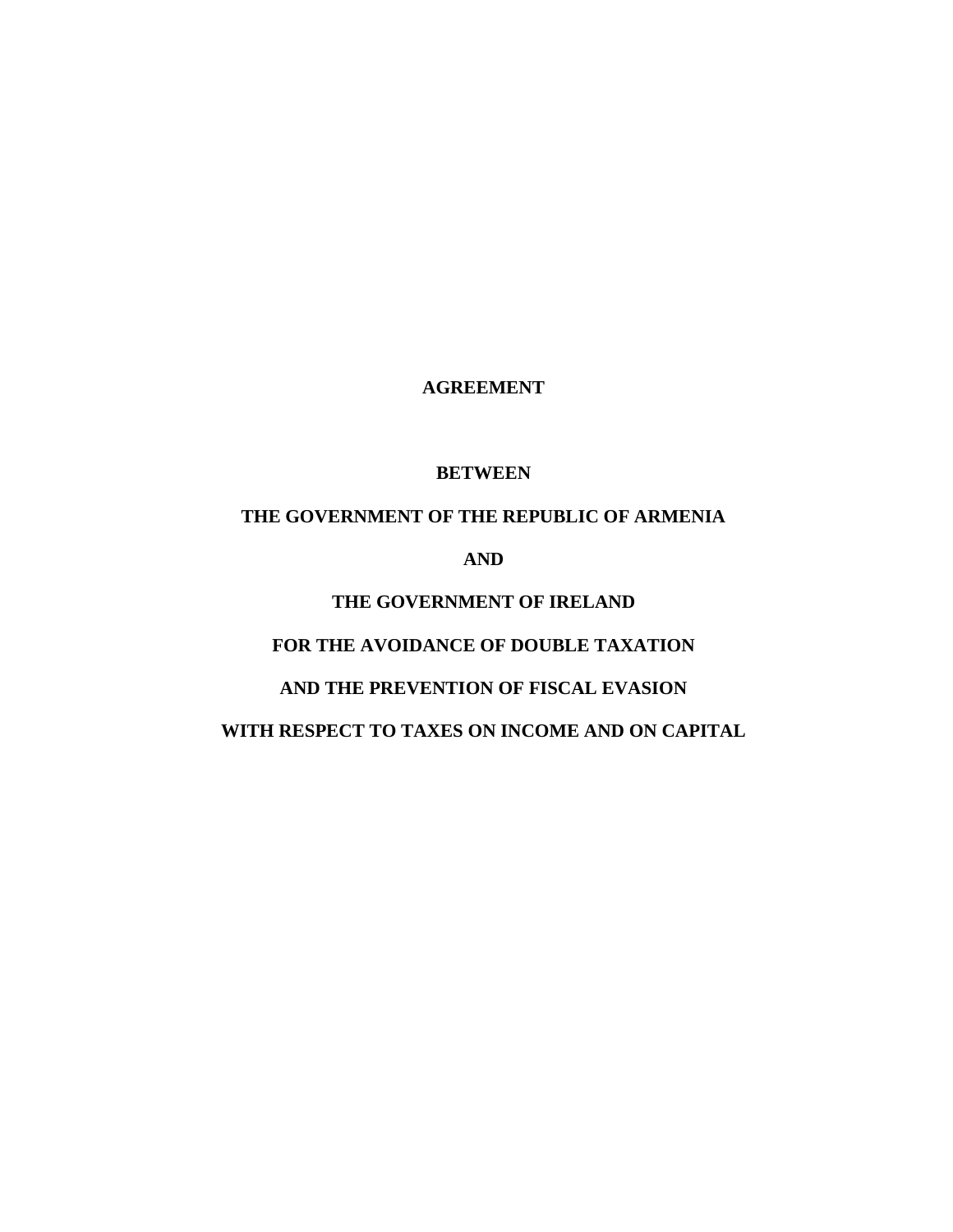The Government of the Republic of Armenia and the Government of Ireland desiring to conclude an Agreement for the avoidance of double taxation and the prevention of fiscal evasion with respect to taxes on income and on capital, have agreed as follows:

#### **Article 1**

#### **PERSONS COVERED**

This Agreement shall apply to persons who are residents of one or both of the Contracting States.

#### **Article 2**

#### **TAXES COVERED**

1. This Agreement shall apply to taxes on income and on capital imposed on behalf of a Contracting State or its local authorities, irrespective of the manner in which they are levied.

2. There shall be regarded as taxes on income and on capital all taxes imposed on total income, on total capital, or on elements of income or of capital, including taxes on gains from the alienation of movable or immovable property, as well as taxes on capital appreciation.

3. The existing taxes to which the Agreement shall apply are in particular:

a) in Armenia:

- (i) the profit tax;
- (ii) the income tax;
- (iii) the property tax; and
- (iv) the land tax;

(hereinafter referred to as "Armenian tax");

- b) in Ireland:
	- (i) the income tax;
	- (ii) the universal social charge;
	- (iii) the corporation tax; and
	- (iv) the capital gains tax;

(hereinafter referred to as "Irish tax").

4. The Agreement shall apply also to any identical or substantially similar taxes which are imposed after the date of signature of the Agreement in addition to, or in place of, the existing taxes. The competent authorities of the Contracting States shall notify each other of any significant changes which have been made in their respective taxation laws.

#### **Article 3**

#### **GENERAL DEFINITIONS**

1. For the purposes of this Agreement:

a) the terms "a Contracting State" and "the other Contracting State" mean, as the context requires, Armenia or Ireland;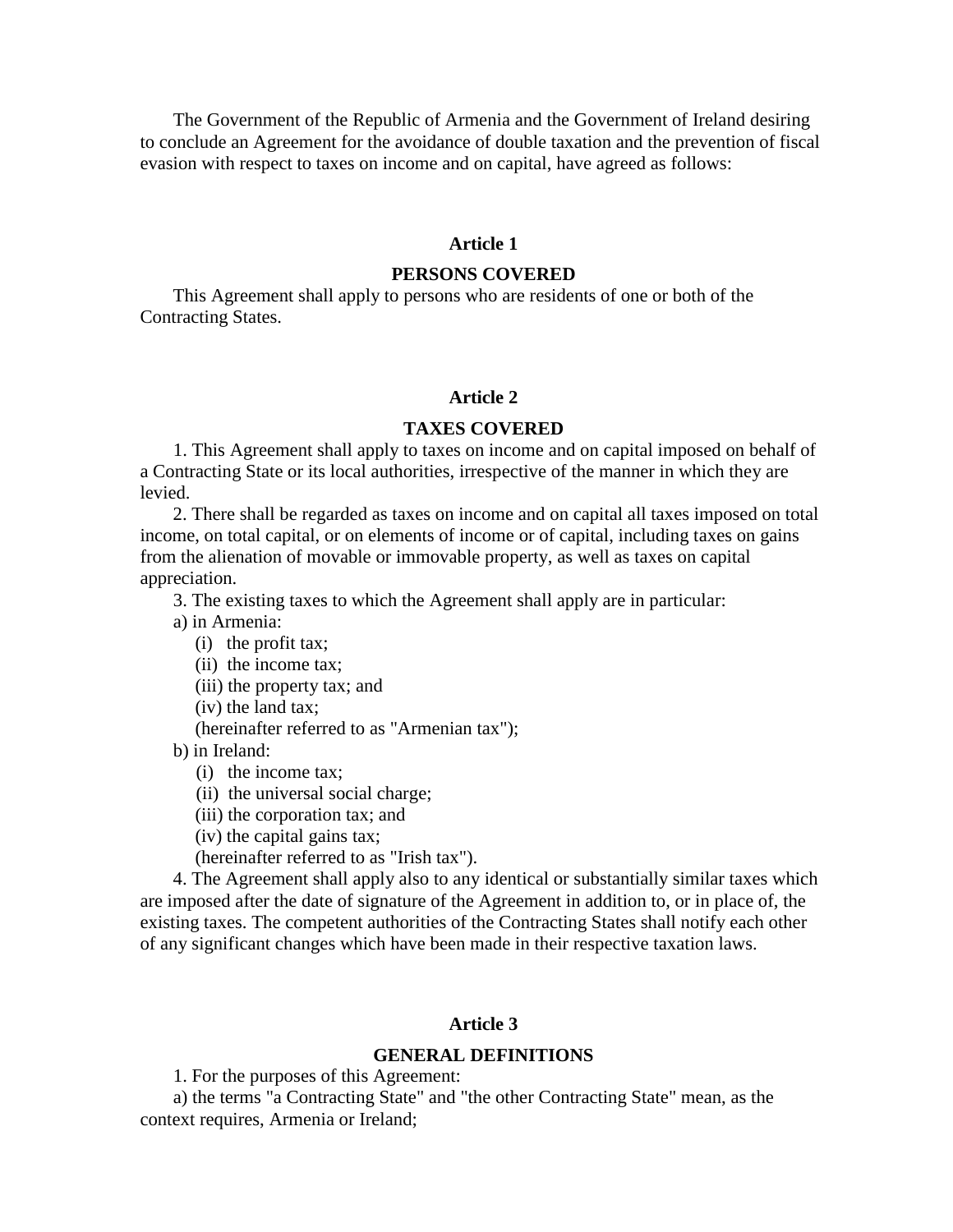b) the term "Armenia" means the Republic of Armenia and, when used in the geographical sense, means the territory, including land, waters, bowels and air spaces upon which the Republic of Armenia exercises its sovereign rights and jurisdiction according to national legislation and international law;

c**)** the term "Ireland" includes any area outside the territorial waters of Ireland which has been or may hereafter be designated, under the laws of Ireland concerning the Exclusive Economic Zone and the Continental Shelf, as an area within which Ireland may exercise such sovereign rights and jurisdiction as are in conformity with international law;

d) the term "person" includes an individual, a company, a trust and any other body of persons;

e) the term "company" means any body corporate or any entity which is treated as a body corporate for tax purposes;

f) the term "enterprise" applies to the carrying on of any business;

g) the terms "enterprise of a Contracting State" and "enterprise of the other Contracting State" mean respectively an enterprise carried on by a resident of a Contracting State and an enterprise carried on by a resident of the other Contracting State;

h) the term "international traffic" means any transport by a ship or aircraft operated by an enterprise of a Contracting State, except when the ship or aircraft is operated solely between places in the other Contracting State;

i) the term "competent authority" means:

- (i) in Armenia, the Minister of Finance and the Chairman of the State Revenue Committee or their authorised representatives,
- (ii) in Ireland, the Revenue Commissioners or their authorised representatives;

j) the term "national" means:

(i) any individual possessing the nationality or citizenship of a Contracting State;

(ii) any legal person, partnership or association deriving its status as such from the laws in force in a Contracting State;

k) the term "business" includes the performance of professional services and of other activities of an independent character.

2. As regards the application of the Agreement at any time by a Contracting State, any term not defined therein shall, unless the context otherwise requires, have the meaning that it has at that time under the law of that State for the purposes of the taxes to which the Agreement applies, any meaning under the applicable tax laws of that State prevailing over a meaning given to the term under other laws of that State.

#### **Article 4 RESIDENT**

1. For the purposes of this Agreement, the term "resident of a Contracting State" means any person who, under the laws of that State, is liable to tax therein by reason of his domicile, residence, place of incorporation, place of management or any other criterion of a similar nature, and also includes that State and local authority thereof. This term, however, does not include any person who is liable to tax in that State in respect only of income from sources in that State or capital situated therein.

2. Where by reason of the provisions of paragraph 1 an individual is a resident of both Contracting States, then his status shall be determined as follows:

a) he shall be deemed to be a resident only of the State in which he has a permanent home available to him; if he has a permanent home available to him in both States, he shall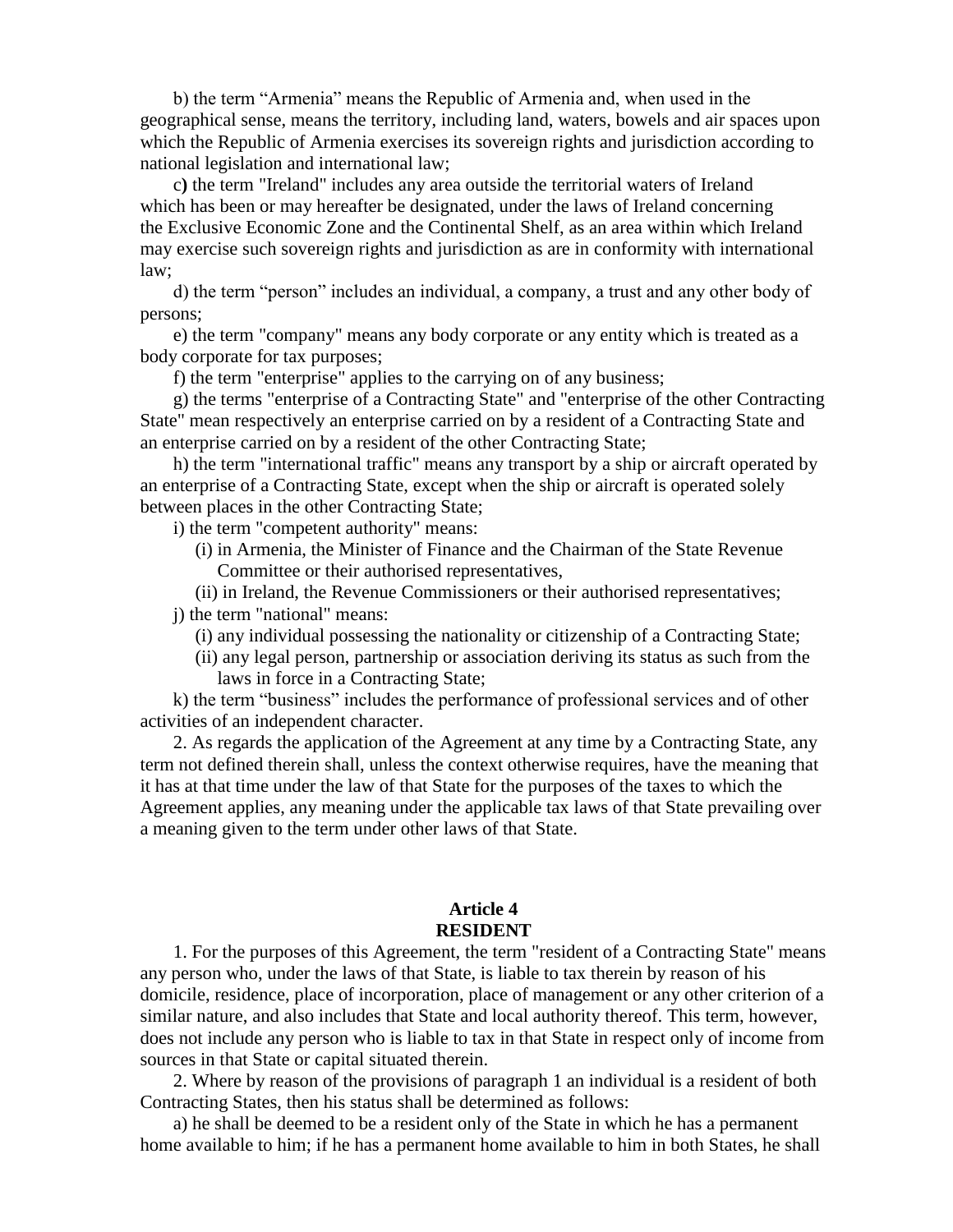be deemed to be a resident only of the State with which his personal and economic relations are closer (centre of vital interests);

b) if the State in which he has his centre of vital interests cannot be determined, or if he has not a permanent home available to him in either State, he shall be deemed to be a resident only of the State in which he has an habitual abode;

c) if he has an habitual abode in both States or in neither of them, he shall be deemed to be a resident only of the State of which he is a national;

d) if he is a national of both States or of neither of them, the competent authorities of the Contracting States shall settle the question by mutual agreement.

3. Where by reason of the provisions of paragraph 1 a person other than an individual is a resident of both Contracting States, then it shall be deemed to be a resident only of the State in which its place of effective management is situated.

# **Article 5 PERMANENT ESTABLISHMENT**

1. For the purposes of this Agreement, the term "permanent establishment" means a fixed place of business through which the business of an enterprise is wholly or partly carried on.

2. The term "permanent establishment" includes especially:

a) a place of management;

b) a branch;

c) an office;

d) a factory;

e) a workshop, and

f) a mine, an oil or gas well, a quarry or any other place of exploration or extraction of natural resources.

3. A building site or construction or installation project constitutes a permanent establishment only if it lasts more than nine months.

4. Notwithstanding the preceding provisions of this Article, the term "permanent establishment" shall be deemed not to include:

a) the use of facilities solely for the purpose of storage, display or delivery of goods or merchandise belonging to the enterprise;

b) the maintenance of a stock of goods or merchandise belonging to the enterprise solely for the purpose of storage, display or delivery;

c) the maintenance of a stock of goods or merchandise belonging to the enterprise solely for the purpose of processing by another enterprise;

d) the maintenance of a fixed place of business solely for the purpose of purchasing goods or merchandise or of collecting information, for the enterprise;

e) the maintenance of a fixed place of business solely for the purpose of carrying on, for the enterprise, any other activity of a preparatory or auxiliary character;

f) the maintenance of a fixed place of business solely for any combination of activities mentioned in subparagraphs (a) to (e), provided that the overall activity of the fixed place of business resulting from this combination is of a preparatory or auxiliary character.

5. Notwithstanding the provisions of paragraphs 1 and 2, where a person - other than an agent of an independent status to whom paragraph 6 applies - is acting on behalf of an enterprise and has, and habitually exercises, in a Contracting State an authority to conclude contracts in the name of the enterprise, that enterprise shall be deemed to have a permanent establishment in that State in respect of any activities which that person undertakes for the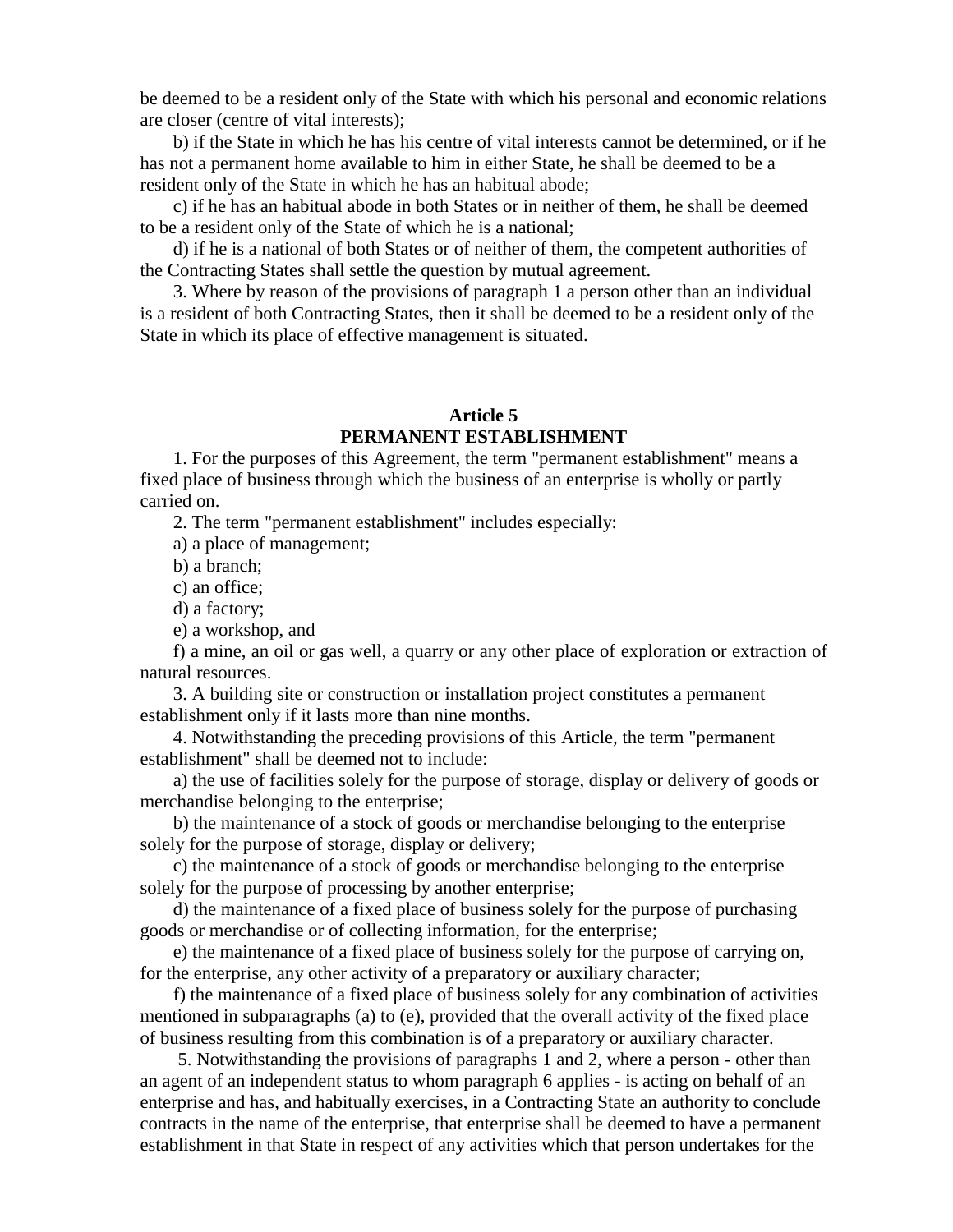enterprise, unless the activities of such person are limited to those mentioned in paragraph 4 which, if exercised through a fixed place of business, would not make this fixed place of business a permanent establishment under the provisions of that paragraph.

6. An enterprise shall not be deemed to have a permanent establishment in a Contracting State merely because it carries on business in that State through a broker, general commission agent or any other agent of an independent status, provided that such persons are acting in the ordinary course of their business.

7. The fact that a company which is a resident of a Contracting State controls or is controlled by a company which is a resident of the other Contracting State, or which carries on business in that other State (whether through a permanent establishment or otherwise), shall not of itself constitute either company a permanent establishment of the other.

## **Article 6 INCOME FROM IMMOVABLE PROPERTY**

1. Income derived by a resident of a Contracting State from immovable property (including income from agriculture or forestry) situated in the other Contracting State may be taxed in that other State.

2. The term "immovable property" shall have the meaning which it has under the law of the Contracting State in which the property in question is situated. The term shall in any case include property accessory to immovable property, livestock and equipment used in agriculture and forestry, rights to which the provisions of general law respecting landed property apply, usufruct of immovable property and rights to variable or fixed payments as consideration for the working of, or the right to work, mineral deposits, sources and other natural resources; ships and aircraft shall not be regarded as immovable property.

3. The provisions of paragraph 1 shall apply to income derived from the direct use, letting, or use in any other form of immovable property.

4. The provisions of paragraphs 1 and 3 shall also apply to the income from immovable property of an enterprise.

# **Article 7 BUSINESS PROFITS**

1. The profits of an enterprise of a Contracting State shall be taxable only in that State unless the enterprise carries on business in the other Contracting State through a permanent establishment situated therein. If the enterprise carries on business as aforesaid, the profits of the enterprise may be taxed in the other State but only so much of them as is attributable to that permanent establishment.

2. Subject to the provisions of paragraph 3 where an enterprise of a Contracting State carries on business in the other Contracting State through a permanent establishment situated therein, there shall in each Contracting State be attributed to that permanent establishment the profits which it might be expected to make if it were a distinct and separate enterprise engaged in the same or similar activities under the same or similar conditions and dealing wholly independently with the enterprise of which it is a permanent establishment.

3. In determining the profits of a permanent establishment, there shall be allowed as deductions expenses which are incurred for the purposes of the business of the permanent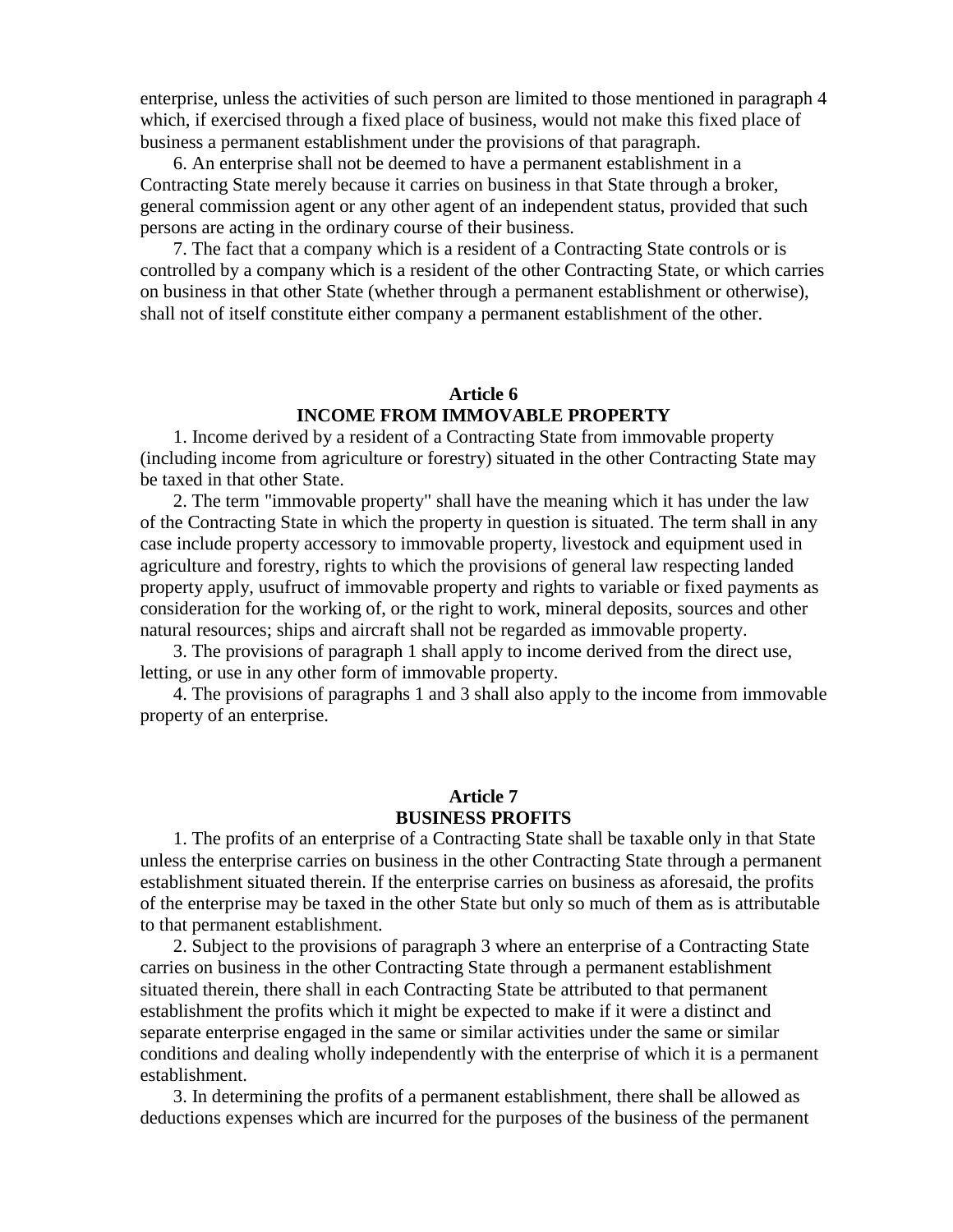establishment, including executive and general administrative expenses so incurred, whether in the State in which the permanent establishment is situated or elsewhere.

4. Insofar as it has been customary in a Contracting State to determine the profits to be attributed to a permanent establishment on the basis of an apportionment of the total profits of the enterprise to its various parts, nothing in paragraph 2 shall preclude that Contracting State from determining the profits to be taxed by such an apportionment as may be customary; the method of apportionment adopted shall, however, be such that the result shall be in accordance with the principles contained in this Article.

5. No profits shall be attributed to a permanent establishment by reason of the mere purchase by that permanent establishment of goods or merchandise for the enterprise.

6. For the purposes of the preceding paragraphs, the profits to be attributed to the permanent establishment shall be determined by the same method year by year unless there is good and sufficient reason to the contrary.

7. Where profits include items of income which are dealt with separately in other Articles of this Agreement, then the provisions of those Articles shall not be affected by the provisions of this Article.

## **Article 8 SHIPPING AND AIR TRANSPORT**

1. Profits derived by an enterprise of a Contracting State from the operation of ships or aircraft in international traffic shall be taxable only in that State.

2. The provisions of paragraph 1 shall also apply to profits from the participation in a pool, a joint business or an international operating agency.

#### **Article 9 ASSOCIATED ENTERPRISES**

1. Where

a) an enterprise of a Contracting State participates directly or indirectly in the management, control or capital of an enterprise of the other Contracting State, or

b) the same persons participate directly or indirectly in the management, control or capital of an enterprise of a Contracting State and an enterprise of the other Contracting State,

and in either case conditions are made or imposed between the two enterprises in their commercial or financial relations which differ from those which would be made between independent enterprises, then any profits which would, but for those conditions, have accrued to one of the enterprises, but, by reason of those conditions, have not so accrued, may be included in the profits of that enterprise and taxed accordingly.

2. Where a Contracting State includes in the profits of an enterprise of that State - and taxes accordingly - profits on which an enterprise of the other Contracting State has been charged to tax in that other State and the profits so included are profits which would have accrued to the enterprise of the first-mentioned State if the conditions made between the two enterprises had been those which would have been made between independent enterprises, then that other State shall make an appropriate adjustment to the amount of the tax charged therein on those profits. In determining such adjustment, due regard shall be had to the other provisions of this Agreement and the competent authorities of the Contracting States shall if necessary consult each other.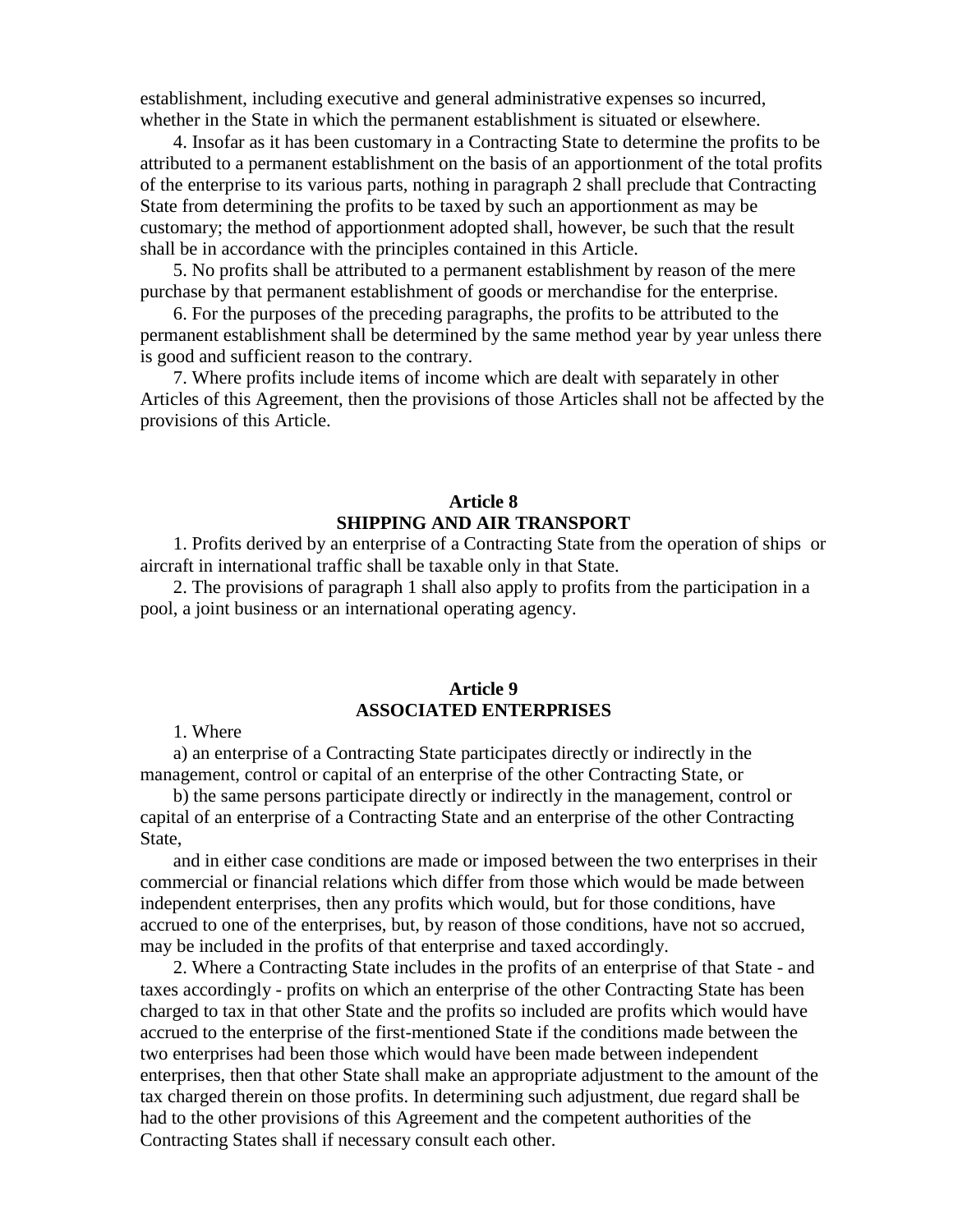# **Article 10 DIVIDENDS**

1. Dividends paid by a company which is a resident of a Contracting State to a resident of the other Contracting State may be taxed in that other State.

2. However, such dividends may also be taxed in the Contracting State of which the company paying the dividends is a resident and according to the laws of that State, but if the recipient is the beneficial owner of the dividends the tax so charged shall not exceed:

a) 0 per cent of the gross amount of the dividends if the beneficial owner is a company (other than a partnership)—

- (i) which holds directly at least 25 per cent of the capital of the company paying the dividends; and
- (ii) which has owned that holding for a period of at least 2 years prior to any claim being made under this subparagraph; and
- (iii) which, in the Contracting State of which it is a resident, is, in respect of the dividends, entirely relieved from tax by an exemption or would, but for this subparagraph, be entirely relieved by a credit (including a credit under subparagraph (b) of paragraph 2 of Article 24) for tax paid in respect of the dividends by the company paying the dividends;

b) 5 per cent of the gross amount of the dividends if the beneficial owner is a company (other than a partnership) which holds directly at least 10 per cent of the capital of the company paying the dividends;

c) 15 per cent of the gross amount of the dividends in all other cases.

The competent authorities of the Contracting States shall by mutual agreement settle the mode of application of these limitations.

This paragraph shall not affect the taxation of the company in respect of the profits out of which the dividends are paid.

3. The term "dividends" as used in this Agreement means income from shares or other rights, not being debt-claims, participating in profits as well as income from other corporate rights which is subjected to the same taxation treatment as income from shares by the laws of the State of which the company making the distribution is a resident.

4. The provisions of paragraphs 1 and 2 shall not apply if the beneficial owner of the dividends, being a resident of a Contracting State, carries on business in the other Contracting State of which the company paying the dividends is a resident, through a permanent establishment situated therein and the holding in respect of which the dividends are paid is effectively connected with such permanent establishment. In such case the provisions of Article 7 shall apply.

5. Where a company which is a resident of a Contracting State derives profits or income from the other Contracting State, that other State may not impose any tax on the dividends paid by the company, except insofar as such dividends are paid to a resident of that other State or insofar as the holding in respect of which the dividends are paid is effectively connected with a permanent establishment situated in that other State, nor subject the company's undistributed profits to a tax on the company's undistributed profits, even if the dividends paid or the undistributed profits consist wholly or partly of profits or income arising in such other State.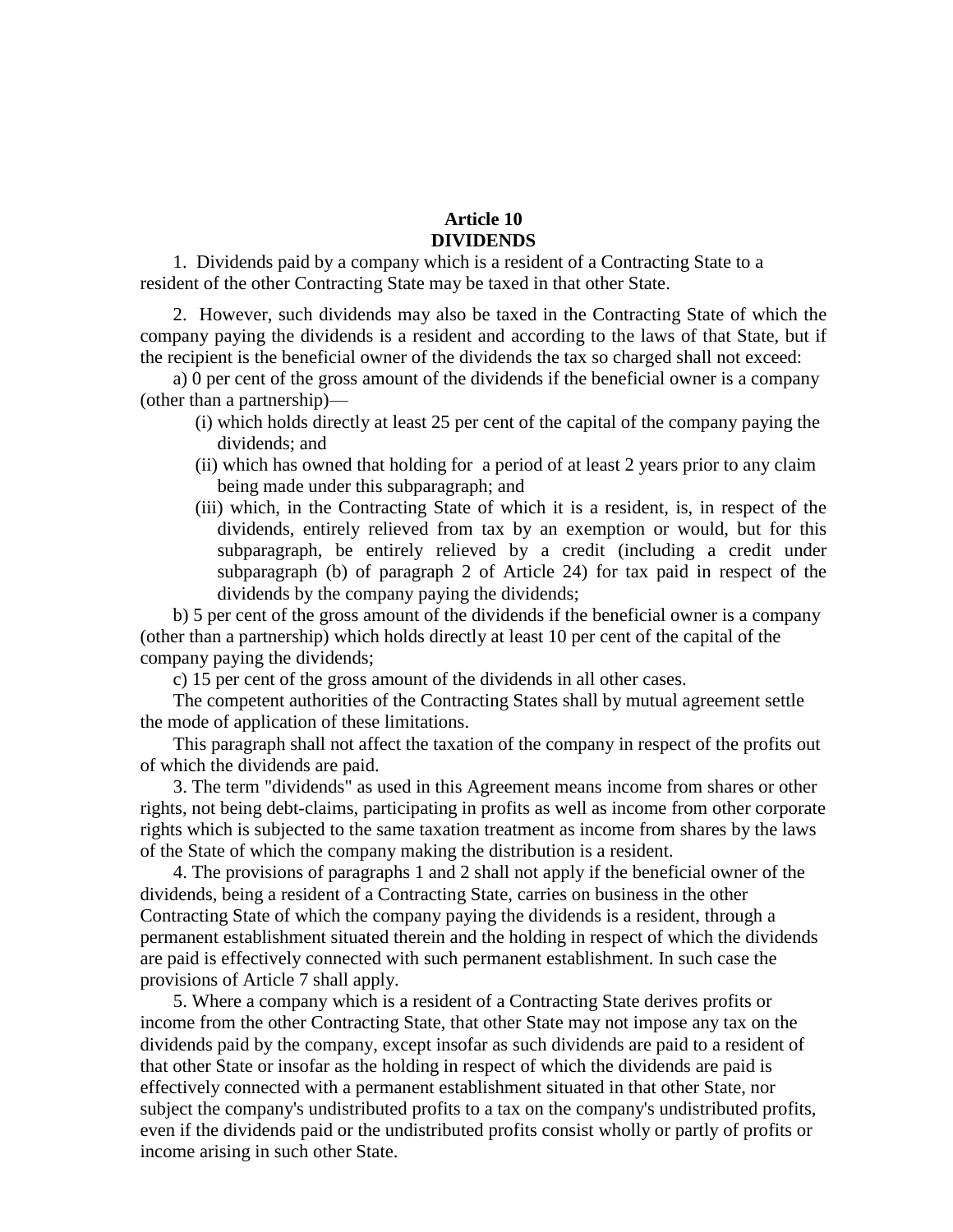# **Article 11 INTEREST**

1. Interest arising in a Contracting State and paid to a resident of the other Contracting State may be taxed in that other State.

2. However, such interest may also be taxed in the Contracting State in which it arises and according to the laws of that State, but if the beneficial owner of the interest is a resident of the other Contracting State the tax so charged shall not exceed:

a) 0 per cent of the gross amount of the interest if it is paid to a Contracting State or a local authority thereof, including the Central Bank of a Contracting State or any institution, agency or fund wholly owned by a Contracting State;

b) 5 per cent of the gross amount of the interest if it is paid in respect of a loan of any kind granted by a banking enterprise;

c) 10 per cent of the gross amount of the interest in all other cases.

The competent authorities of the Contracting States shall by mutual agreement settle the mode of application of these limitations.

3. The term "interest" as used in this Article means income from debt-claims of every kind, whether or not secured by mortgage and whether or not carrying a right to participate in the debtor's profits, and in particular, income from government securities and income from bonds or debentures, including premiums and prizes attaching to such securities, bonds or debentures. Penalty charges for late payment shall not be regarded as interest for the purpose of this Article.

4. The provisions of paragraphs 1 and 2 shall not apply if the beneficial owner of the interest, being a resident of a Contracting State, carries on business in the other Contracting State in which the interest arises, through a permanent establishment situated therein and the debt-claim in respect of which the interest is paid is effectively connected with such permanent establishment. In such case the provisions of Article 7 shall apply.

5. Interest shall be deemed to arise in a Contracting State when the payer is a resident of that State. Where, however, the person paying the interest, whether he is a resident of a Contracting State or not, has in a Contracting State a permanent establishment in connection with which the indebtedness on which the interest is paid was incurred, and such interest is borne by such permanent establishment, then such interest shall be deemed to arise in the State in which the permanent establishment is situated.

6. Where, by reason of a special relationship between the payer and the beneficial owner or between both of them and some other person, the amount of the interest, having regard to the debt-claim for which it is paid, exceeds the amount which would have been agreed upon by the payer and the beneficial owner in the absence of such relationship, the provisions of this Article shall apply only to the last-mentioned amount. In such case, the excess part of the payments shall remain taxable according to the laws of each Contracting State, due regard being had to the other provisions of this Agreement.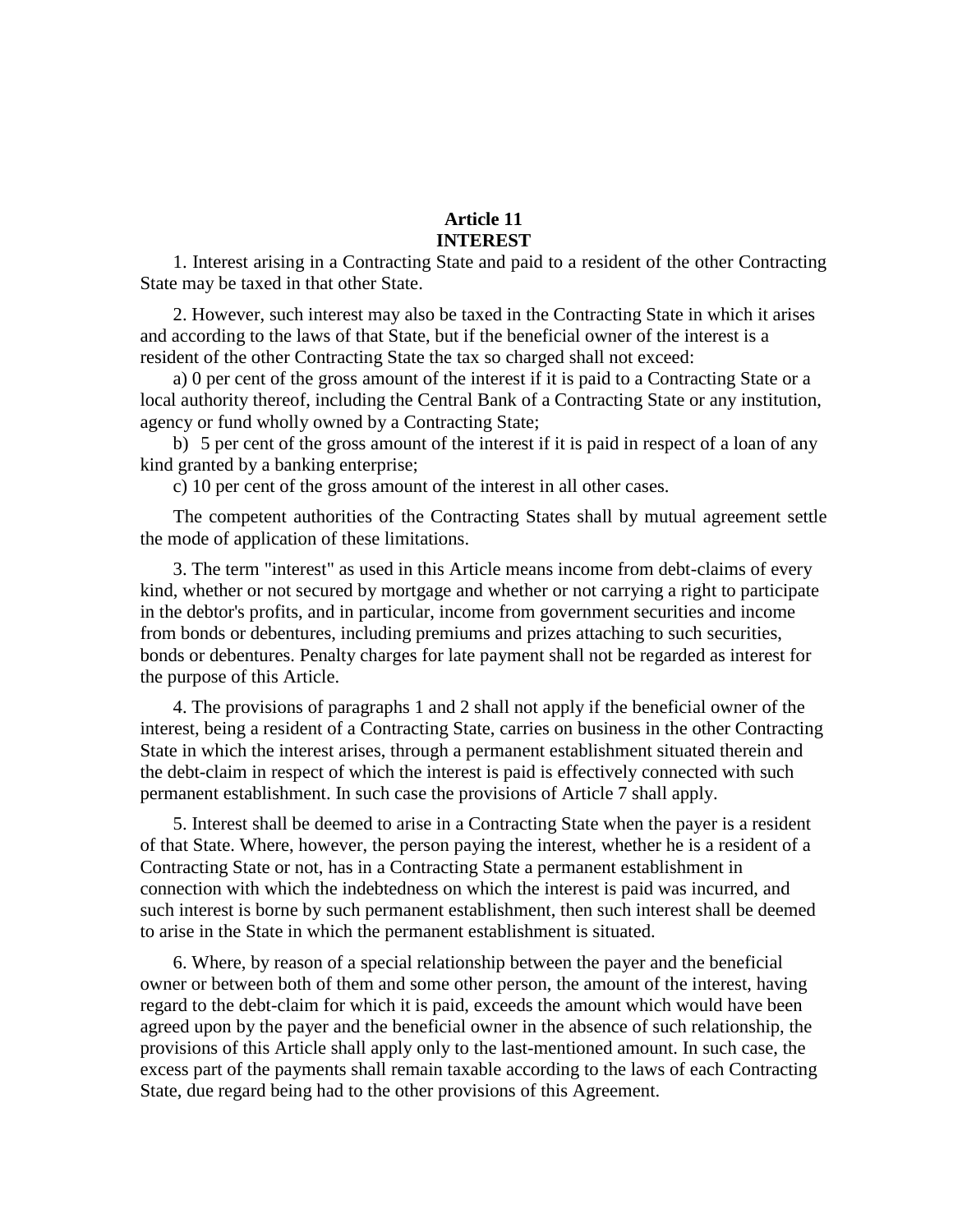### **Article 12 ROYALTIES**

1. Royalties arising in a Contracting State and paid to a resident of the other Contracting State may be taxed in that other State.

2. However, such royalties may also be taxed in the Contracting State in which they arise and according to the laws of that State, but if the beneficial owner of the royalties is a resident of the other Contracting State, the tax so charged shall not exceed 5 per cent of the gross amount of the royalties.

The competent authorities of the Contracting States shall by mutual agreement settle the mode of application of this limitation.

3. The term "royalties" as used in this Article means payments of any kind received as a consideration for the use of, or the right to use, any copyright of literary, artistic or scientific work including cinematograph films or films or tapes used for radio or television broadcasting, any patent, trade mark, design or model, plan, secret formula or process, or for information concerning industrial, commercial or scientific experience.

4. The provisions of paragraphs 1 and 2 shall not apply if the beneficial owner of the royalties, being a resident of a Contracting State, carries on business in the other Contracting State in which the royalties arise, through a permanent establishment situated therein and the right or property in respect of which the royalties are paid is effectively connected with such permanent establishment. In such case the provisions of Article 7 shall apply.

5. Royalties shall be deemed to arise in a Contracting State when the payer is that State itself, a political subdivision, a local authority thereof or a resident of that State. Where, however, the person paying the royalties, whether he is a resident of a Contracting State or not, has in a Contracting State a permanent establishment in connection with which the liability to pay the royalties was incurred, and such royalties are born by such permanent establishment, then such royalties shall be deemed to arise in the Contracting State in which the permanent establishment is situated.

6. Where, by reason of a special relationship between the payer and the beneficial owner or between both of them and some other person, the amount of the royalties, having regard to the use, right or information for which they are paid, exceeds the amount which would have been agreed upon by the payer and the beneficial owner in the absence of such relationship, the provisions of this Article shall apply only to the last-mentioned amount. In such case, the excess part of the payments shall remain taxable according to the laws of each Contracting State, due regard being had to the other provisions of this Agreement.

# **Article 13 CAPITAL GAINS**

1. Gains derived by a resident of a Contracting State from the alienation of immovable property referred to in Article 6 and situated in the other Contracting State may be taxed in that other State.

2. Gains from the alienation of movable property forming part of the business property of a permanent establishment which an enterprise of a Contracting State has in the other Contracting State, including such gains from the alienation of such a permanent establishment (alone or with the whole enterprise) may be taxed in that other State.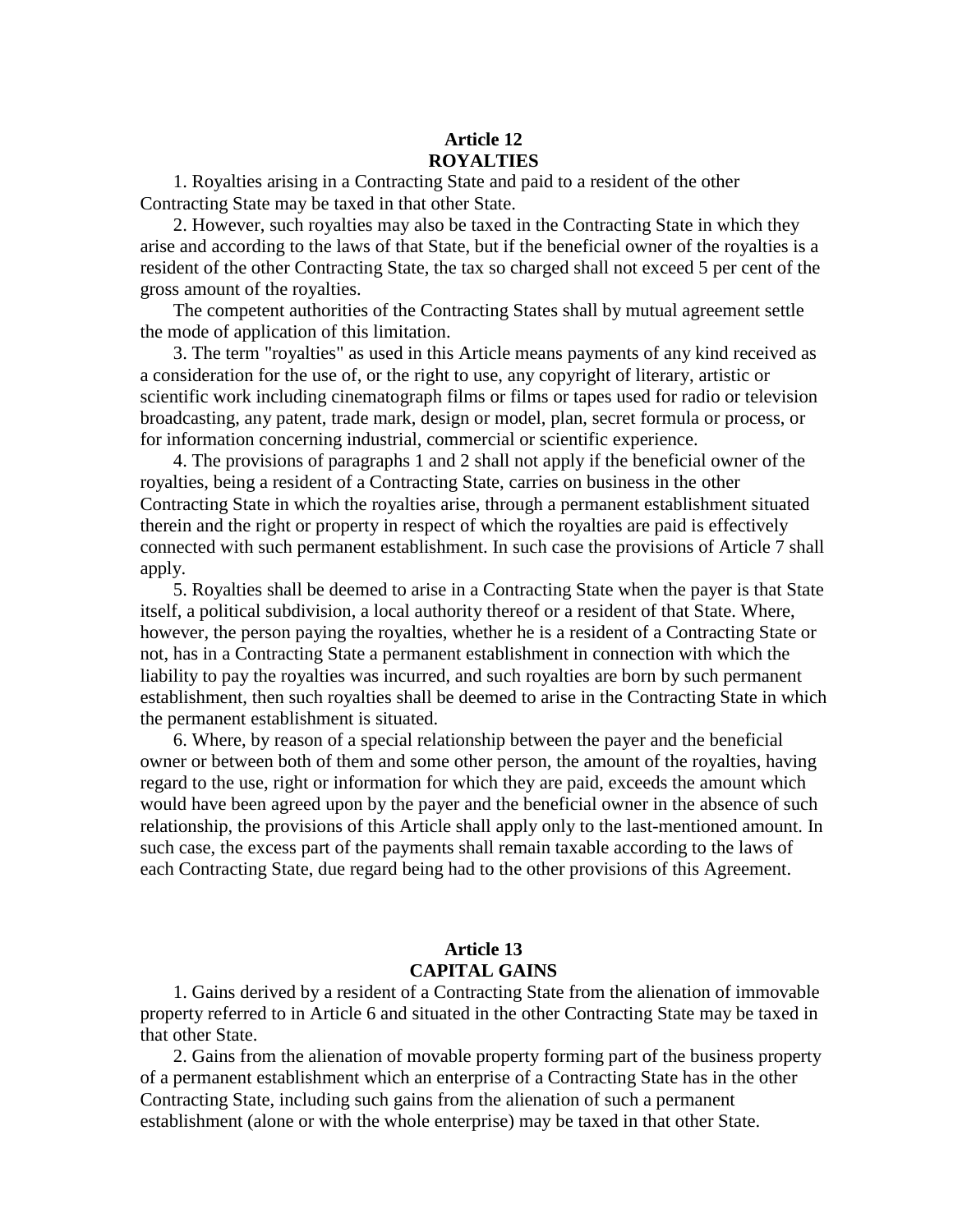3. Gains derived by an enterprise of a Contracting State from the alienation of ships or aircraft operated in international traffic, or movable property pertaining to the operation of such ships or aircraft, shall be taxable only in that State.

4. Gains derived by a resident of a Contracting State from the alienation of shares or other corporate rights, deriving more than 50 per cent of their value directly or indirectly from immovable property situated in the other Contracting State, may be taxed in that other State.

5. Gains from the alienation of any property other than that referred to in paragraphs 1, 2, 3 and 4 shall be taxable only in the Contracting State of which the alienator is a resident.

6. The provisions of paragraph 5 shall not affect the right of a Contracting State to levy, according to its law, a tax on gains from the alienation of any property derived by an individual who is a resident of the other Contracting State and has been a resident of the first-mentioned State at any time during the five years immediately preceding the alienation of the property.

#### **Article 14 INCOME FROM EMPLOYMENT**

1. Subject to the provisions of Articles 15, 17 and 18, salaries, wages and other similar remuneration derived by a resident of a Contracting State in respect of an employment shall be taxable only in that State unless the employment is exercised in the other Contracting State. If the employment is so exercised, such remuneration as is derived therefrom may be taxed in that other State.

2. Notwithstanding the provisions of paragraph 1, remuneration derived by a resident of a Contracting State in respect of an employment exercised in the other Contracting State shall be taxable only in the first-mentioned State if:

a) the recipient is present in the other State for a period or periods not exceeding in the aggregate 183 days in any twelve month period commencing or ending in the fiscal year concerned, and

b) the remuneration is paid by, or on behalf of, an employer who is not a resident of the other State, and

c) the remuneration is not borne by a permanent establishment which the employer has in the other State.

3. Notwithstanding the preceding provisions of this Article, remuneration derived in respect of an employment exercised aboard a ship or aircraft operated in international traffic by an enterprise of a Contracting State may be taxed in that Contracting State.

## **Article 15 DIRECTORS' FEES**

Directors' fees and other similar payments derived by a resident of a Contracting State in his capacity as a member of the board of directors of a company which is a resident of the other Contracting State may be taxed in that other State.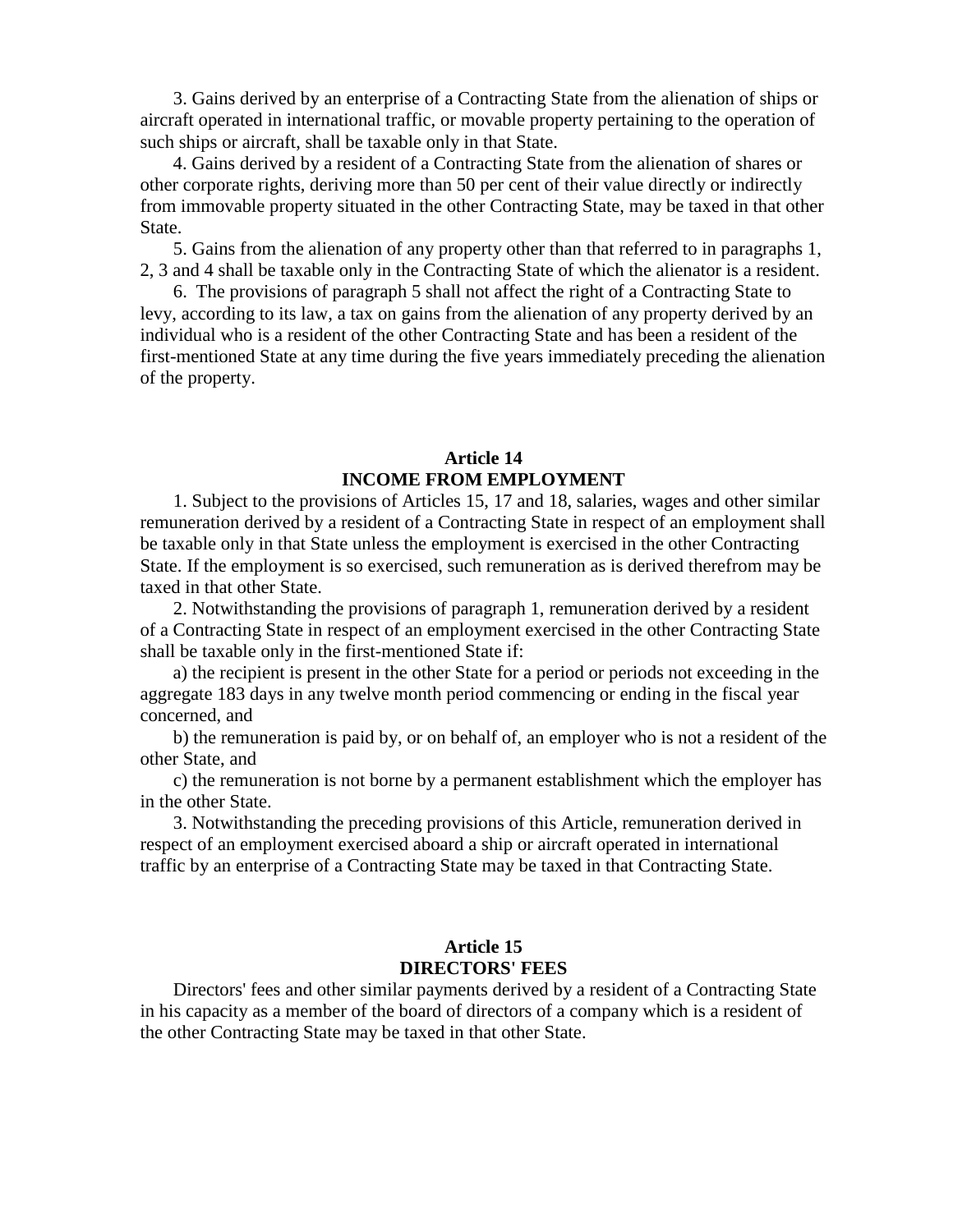## **Article 16 ARTISTES AND SPORTSPERSONS**

1. Notwithstanding the provisions of Articles 7 and 14, income derived by a resident of a Contracting State as an entertainer, such as a theatre, motion picture, radio or television artiste, or a musician, or as a sportsman, from his personal activities as such exercised in the other Contracting State, may be taxed in that other State.

2. Where income in respect of personal activities exercised by an entertainer or a sportsman in his capacity as such accrues not to the entertainer or sportsman himself but to another person, that income may, notwithstanding the provisions of Articles 7 and 14, be taxed in the Contracting State in which the activities of the entertainer or sportsman are exercised.

3. The provisions of paragraphs 1 and 2 shall not apply to income derived from activities exercised in a Contracting State by an entertainer or a sportsman if the visit to that State is wholly or mainly supported by public funds of one or both of the Contracting States or local authorities thereof. In such case, the income shall be taxable only in the Contracting State of which the entertainer or sportsman is a resident.

## **Article 17 PENSIONS AND ANNUITIES**

1. Subject to the provisions of paragraph 2 of Article 18, pensions and other similar remuneration paid to a resident of a Contracting State in consideration of past employment and any annuity paid to such a resident shall be taxable only in that State.

2. The term "annuity" means a stated sum payable periodically at stated times during life or during a specified or ascertainable period of time under an obligation to make the payments in return for adequate and full consideration in money or money's worth.

# **Article 18 GOVERNMENT SERVICE**

1. a) Salaries, wages and other similar remuneration paid by a Contracting State or a local authority thereof to an individual in respect of services rendered to that State or authority in the discharge of functions of a governmental nature shall be taxable only in that State.

b) However, such salaries, wages and other similar remuneration shall be taxable only in the other Contracting State if the services are rendered in that State and the individual is a resident of that State who:

(i) is a national of that State; or

(ii) did not become a resident of that State solely for the purpose of rendering the services.

2. a) Notwithstanding the provisions of paragraph 1, pensions and other similar remuneration paid by, or out of funds created by, a Contracting State or a local authority thereof to an individual in respect of services rendered to that State or authority in the discharge of functions of a governmental nature shall be taxable only in that State.

b) However, such pensions and other similar remuneration shall be taxable only in the other Contracting State if the individual is a resident of, and a national of, that State.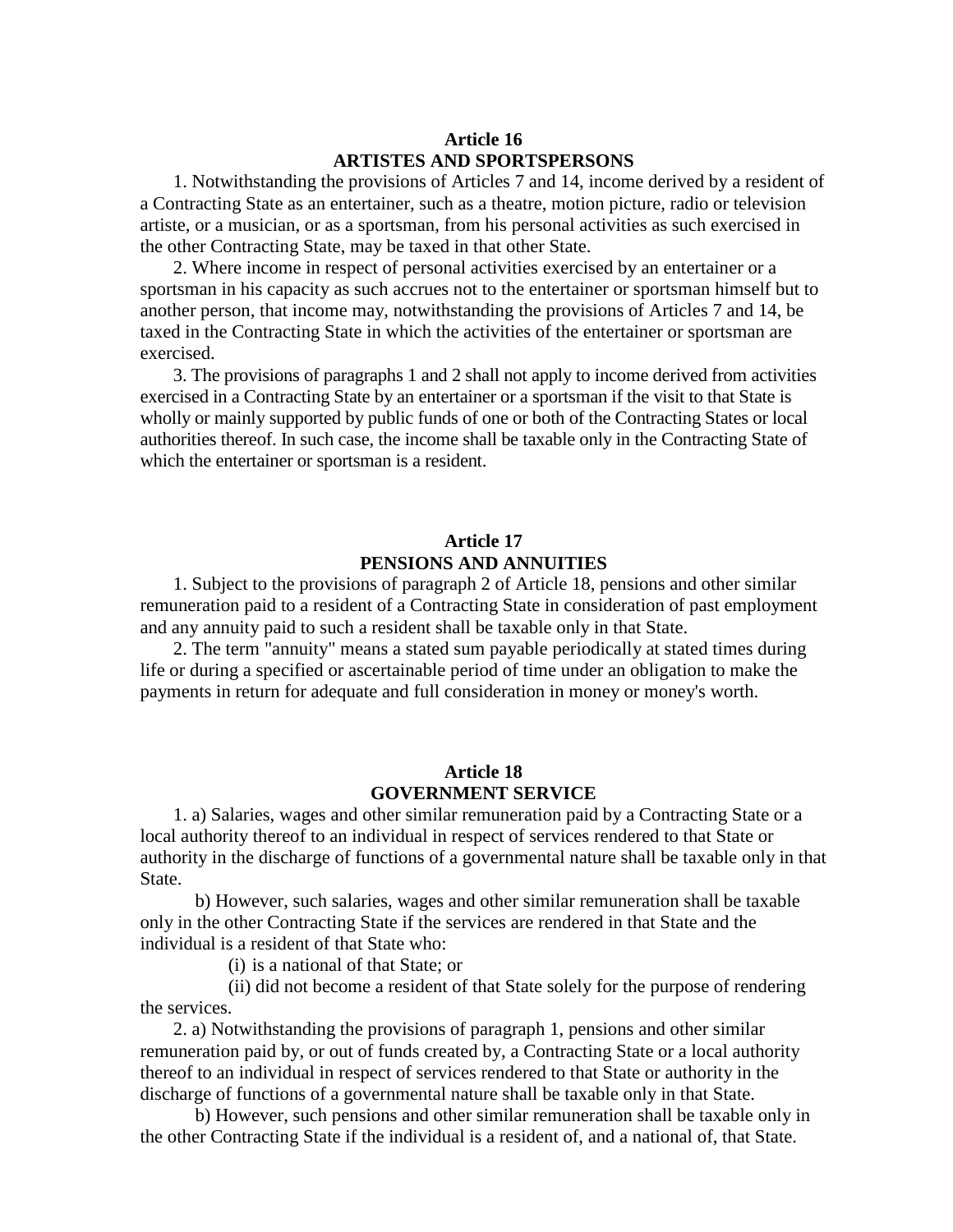3. The provisions of Articles 14, 15, 16 and 17 shall apply to salaries, wages, pensions and other similar remuneration, and to pensions, in respect of services rendered in connection with a business carried on by a Contracting State or a local authority thereof.

## **Article 19 STUDENTS**

Payments which a student, or business apprentice who is or was immediately before visiting a Contracting State a resident of the other Contracting State and who is present in the first-mentioned State solely for the purpose of his education or training receives for the purpose of his maintenance, education or training shall not be taxed in that State, provided that such payments arise from sources outside that State.

## **Article 20 PROFESSORS AND RESEARCHERS**

1. An individual who visits a Contracting State for the purpose of teaching or carrying out research at a university, college, school or other recognized educational institution in that State and who is or was immediately before that visit a resident of the other Contracting State, shall be exempt from taxation in the first-mentioned Contracting State on remuneration for such teaching or research for a period not exceeding two years from the date of his first visit for that purpose, provided that such remuneration arises from sources outside that State.

2. The provisions of paragraph 1 of this Article shall not apply to remuneration from research if such research is undertaken not in the public interest but primarily for the private benefit of a specific person or persons.

#### **Article 21 OTHER INCOME**

1. Items of income of a resident of a Contracting State, wherever arising, not dealt with in the foregoing Articles of this Agreement shall be taxable only in that State.

2. The provisions of paragraph 1 shall not apply to income, other than income from immovable property as defined in paragraph 2 of Article 6, if the beneficial owner of such income, being a resident of a Contracting State, carries on business in the other Contracting State through a permanent establishment situated therein, and the right or property in respect of which the income is paid is effectively connected with such permanent establishment. In such case the provisions of Article 7 shall apply.

3. Notwithstanding the provisions of paragraph 1, if a resident of a Contractng State derives income from sources within the other Contractng State in the form of winnings from lotteries, crossword puzzles, races including horse races, card games and other games of any sort or gambling or betting of any form or nature whatsoever, such income may be taxed in the other Contracting State.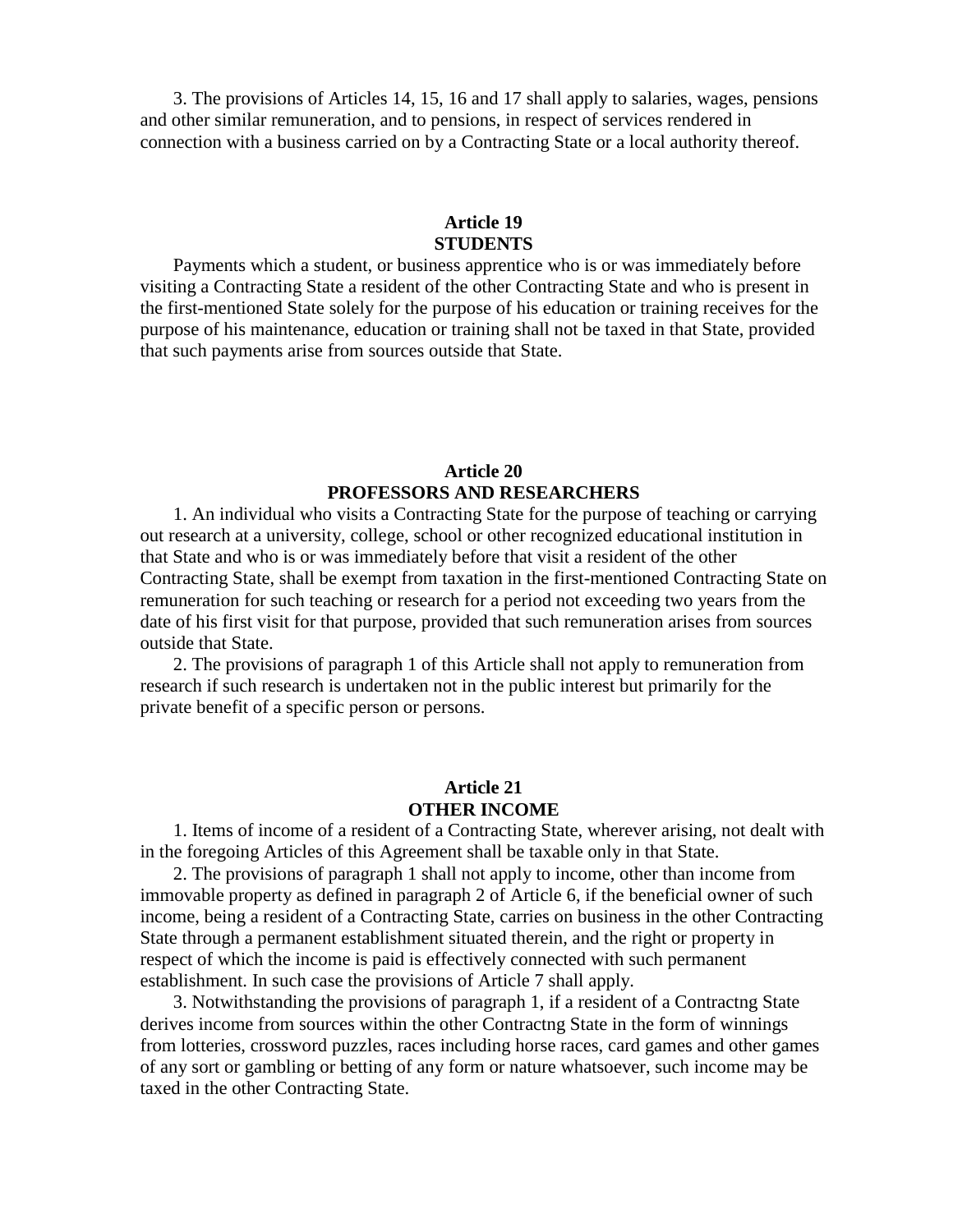## **Article 22 MISCELLANEOUS RULES APPLICABLE TO CERTAIN OFFSHORE ACTIVITIES**

1. The provisions of this Article shall apply notwithstanding any other provision of this Agreement where activities (in this Article called "relevant activities") are carried on offshore in connection with the exploration or exploitation of the sea bed and subsoil and their natural resources situated in a Contracting State.

2. An enterprise of a Contracting State which carries on relevant activities in the other Contracting State shall, subject to paragraph 3, be deemed to be carrying on business in that other State through a permanent establishment situated therein.

3. Relevant activities which are carried on by an enterprise of a Contracting State in the other Contracting State for a period or periods not exceeding in the aggregate 30 days within any period of twelve months shall not constitute the carrying on of business through a permanent establishment situated therein. For the purposes of this paragraph:

a) where an enterprise of a Contracting State carrying on relevant activities in the other Contracting State is associated with another enterprise carrying on substantially similar relevant activities there, the former enterprise shall be deemed to be carrying on all such activities of the latter enterprise, except to the extent that those activities are carried on at the same time as its own activities;

b) an enterprise shall be regarded as associated with another enterprise if one participates directly or indirectly in the management, control or capital of the other or if the same persons participate directly or indirectly in the management, control or capital of both enterprises.

4. Salaries, wages and similar remuneration derived by a resident of a Contracting State in respect of an employment connected with relevant activities in the other Contracting State may, to the extent that the duties are performed offshore in that other State, be taxed in that other State.

5. Gains derived by a resident of a Contracting State from the alienation of:

a) exploration or exploitation rights; or

b) shares (or comparable instruments) deriving their value or the greater part of their value directly or indirectly from such rights,

may be taxed in that other State.

In this paragraph "exploration or exploitation rights" mean rights to assets to be produced by the exploration or exploitation of the seabed or subsoil or their natural resources in the other Contracting State, including rights to interests in or to the benefit of such assets.

#### **Article 23 CAPITAL**

1. Capital represented by immovable property referred to in Article 6, owned by a resident of a Contracting State and situated in the other Contracting State, may be taxed in that other State.

2. Capital represented by movable property forming part of the business property of a permanent establishment which an enterprise of a Contracting State has in the other Contracting State may be taxed in that other State.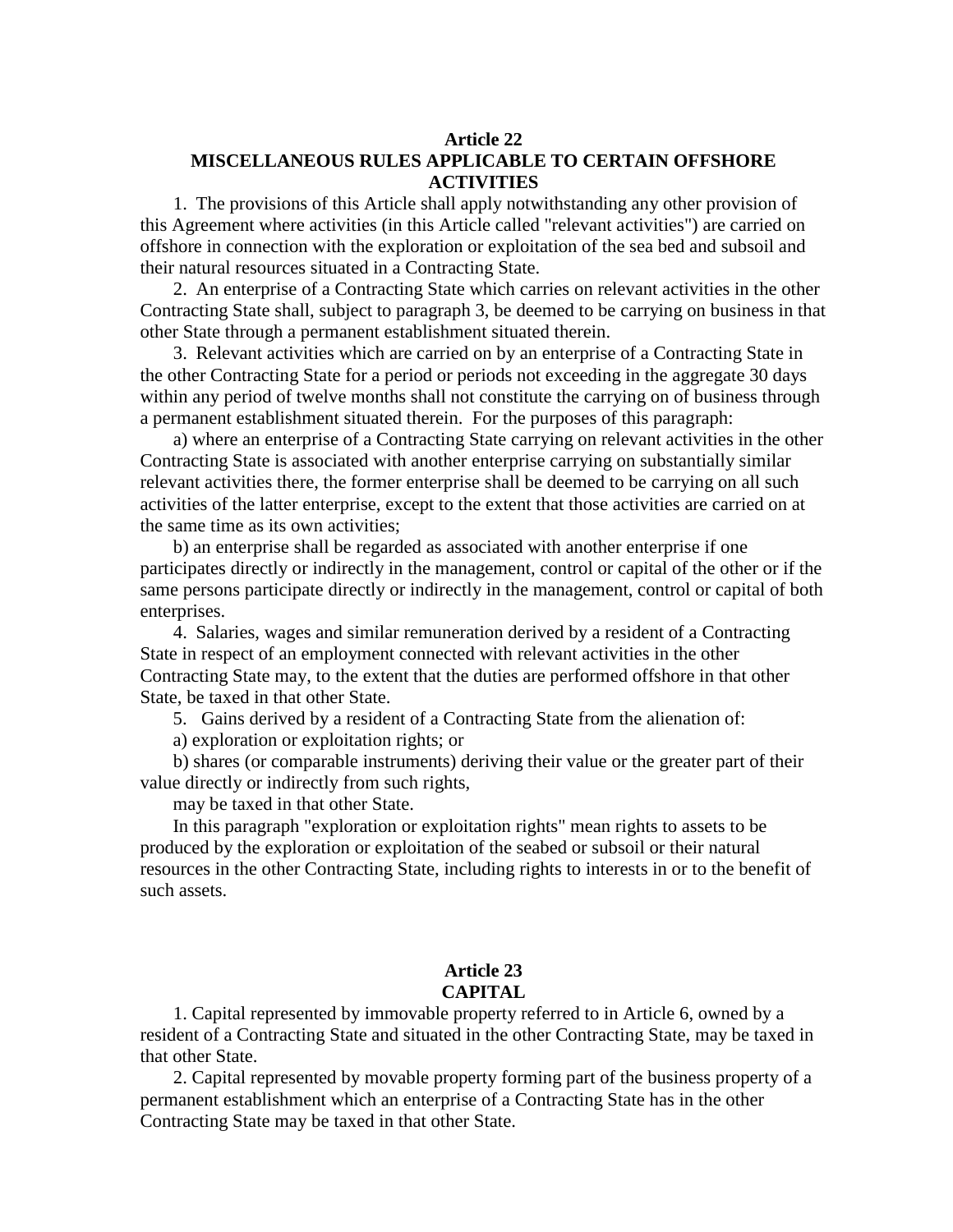3. Capital represented by ships or aircraft operated in international traffic, and by movable property pertaining to the operation of such ships or aircraft shall be taxable only in the Contracting State of which the enterprise owning such capital is a resident.

4. All other elements of capital of a resident of a Contracting State shall be taxable only in that State.

# **Article 24 ELIMINATION OF DOUBLE TAXATION**

1. In Armenia, double taxation shall be avoided as follows:

a) where a resident of Armenia derives income or owns capital which, in accordance with the provisions of this Agreement, may be taxed in Ireland, Armenia shall allow:

- (i) as a deduction from the tax on the income of that resident, an amount equal to the income tax paid in Ireland;
- (ii) as a deduction from the tax on the capital of that resident, an amount equal to the capital tax paid in Ireland.

Such deduction in either case shall not, however, exceed that part of the income tax or capital tax, as computed before the deduction is given, which is attributable, as the case may be, to the income or the capital which may be taxed in Ireland.

b) Where in accordance with any provision of this Agreement, income derived or capital owned by a resident of Armenia is exempt from tax in Armenia, Armenia may nevertheless, in calculating the amount of tax on the remaining income or capital of such resident, take into account the exempted income or capital.

2. In Ireland, double taxation shall be avoided as follows.

Subject to the provisions of the laws of Ireland regarding the allowance as a credit against Irish tax of tax payable in a territory outside Ireland (which shall not affect the general principle hereof) -

a) Armenian tax payable under the laws of Armenia and in accordance with this Agreement, whether directly or by deduction, on profits, income or gains from sources within Armenia (excluding in the case of a dividend tax payable in respect of the profits out of which the dividend is paid) shall be allowed as a credit against any Irish tax computed by reference to the same profits, income or gains by reference to which Armenian tax is computed;

b) in the case of a dividend paid by a company which is a resident of Armenia to a company which is a resident of Ireland and which controls directly or indirectly 5 per cent or more of the voting power in the company paying the dividend, the credit shall take into account (in addition to any Armenian tax creditable under the provisions of subparagraph (a) of this paragraph) Armenian tax payable by the company in respect of the profits out of which such dividend is paid.

3. For the purposes of paragraphs 1 and 2, profits, income and capital gains owned by a resident of a Contracting State which may be taxed in the other Contracting State in accordance with this Agreement shall be deemed to be derived from sources in that other Contracting State.

4. Where in accordance with any provision of the Agreement income derived by a resident of a Contracting State is exempt from tax in that State, such State may nevertheless, in calculating the amount of tax on the remaining income of such resident, take into account the exempted income.

5. Where, under any provision of this Agreement, income or gains is or are wholly or partly relieved from tax in a Contracting State and, under the laws in force in the other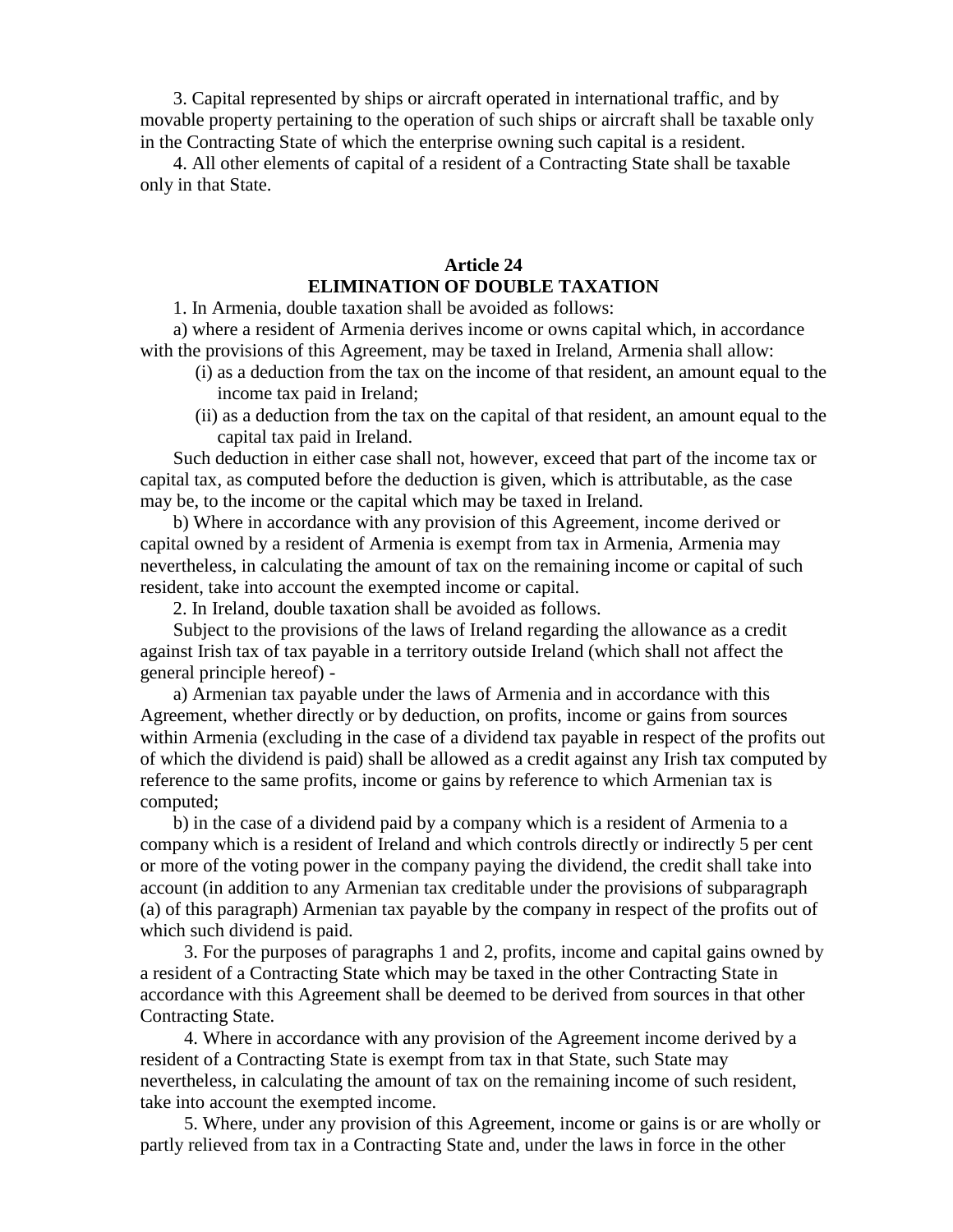Contracting State, an individual, in respect of the said income or gains, is subject to tax by reference to the amount thereof which is remitted to or received in that other State, and not by reference to the full amount thereof, then the relief to be allowed under this Agreement in the first-mentioned State shall apply only to so much of the income or gains as is remitted to or received in that other State.

## **Article 25 NON-DISCRIMINATION**

1. Nationals of a Contracting State shall not be subjected in the other Contracting State to any taxation or any requirement connected therewith, which is other or more burdensome than the taxation and connected requirements to which nationals of that other State in the same circumstances, in particular with respect to residence, are or may be subjected. This provision shall, notwithstanding the provisions of Article 1, also apply to persons who are not residents of one or both of the Contracting States.

2. Stateless persons who are residents of a Contracting State shall not be subjected in either Contracting State to any taxation or any requirement connected therewith, which is other or more burdensome than the taxation and connected requirements to which nationals of the State concerned in the same circumstances, in particular with respect to residence, are or may be subjected.

3. The taxation on a permanent establishment which an enterprise of a Contracting State has in the other Contracting State shall not be less favourably levied in that other State than the taxation levied on enterprises of that other State carrying on the same activities. This provision shall not be construed as obliging a Contracting State to grant to residents of the other Contracting State any personal allowances, reliefs and reductions for taxation purposes on account of civil status or family responsibilities which it grants to its own residents.

4. Except where the provisions of paragraph 1 of Article 9, paragraph 6 of Article 11, or paragraph 6 of Article 12, apply, interest, royalties and other disbursements paid by an enterprise of a Contracting State to a resident of the other Contracting State shall, for the purpose of determining the taxable profits of such enterprise, be deductible under the same conditions as if they had been paid to a resident of the first-mentioned State. Similarly, any debts of an enterprise of a Contracting State to a resident of the other Contracting State shall, for the purpose of determining the taxable capital of such enterprise, be deductible under the same conditions as if they had been contracted to a resident of the first-mentioned State.

5. Enterprises of a Contracting State, the capital of which is wholly or partly owned or controlled, directly or indirectly, by one or more residents of the other Contracting State, shall not be subjected in the first-mentioned State to any taxation or any requirement connected therewith which is other or more burdensome than the taxation and connected requirements to which other similar enterprises of the first-mentioned State are or may be subjected.

## **Article 26 MUTUAL AGREEMENT PROCEDURE**

1. Where a person considers that the actions of one or both of the Contracting States result or will result for him in taxation not in accordance with the provisions of this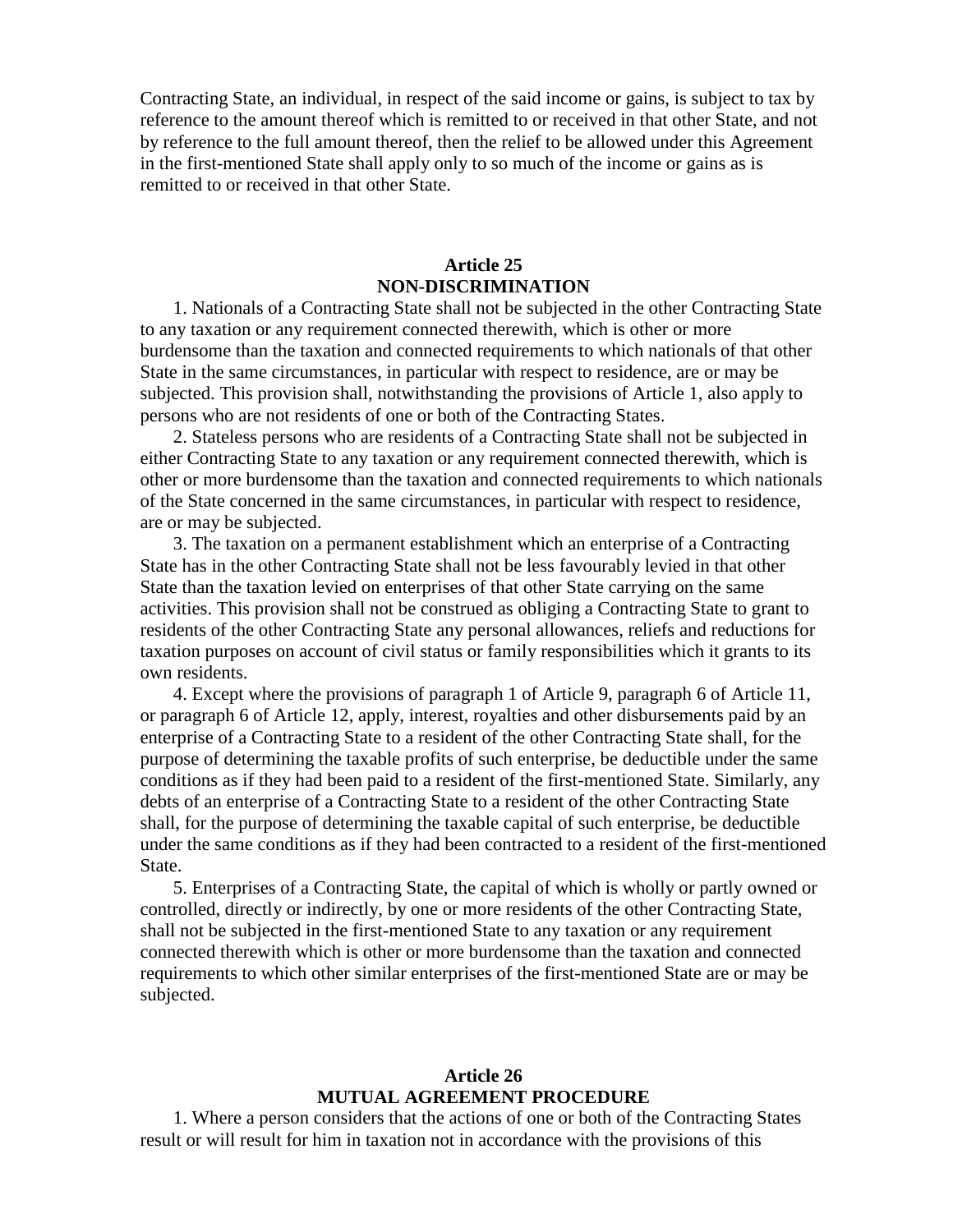Agreement, he may, irrespective of the remedies provided by the domestic law of those States, present his case to the competent authority of the Contracting State of which he is a resident or, if his case comes under paragraph 1 of Article 25, to that of the Contracting State of which he is a national. The case must be presented within three years from the first notification of the action resulting in taxation not in accordance with the provisions of the Agreement.

2. The competent authority shall endeavour, if the objection appears to it to be justified and if it is not itself able to arrive at a satisfactory solution, to resolve the case by mutual agreement with the competent authority of the other Contracting State, with a view to the avoidance of taxation which is not in accordance with the Agreement. Any agreement reached shall be implemented notwithstanding any time limits in the domestic law of the Contracting States.

3. The competent authorities of the Contracting States shall endeavour to resolve by mutual agreement any difficulties or doubts arising as to the interpretation or application of the Agreement. They may also consult together for the elimination of double taxation in cases not provided for in the Agreement.

4. The competent authorities of the Contracting States may communicate with each other directly, for the purpose of reaching an agreement in the sense of the preceding paragraphs.

# **Article 27 EXCHANGE OF INFORMATION**

1. The competent authorities of the Contracting States shall exchange such information as is foreseeably relevant for carrying out the provisions of this Agreement or to the administration or enforcement of the domestic laws concerning taxes of every kind and description imposed on behalf of the Contracting States, or of their political subdivisions or local authorities, insofar as the taxation thereunder is not contrary to the Agreement. The exchange of information is not restricted by Articles 1 and 2.

2. Any information received under paragraph 1 by a Contracting State shall be treated as secret in the same manner as information obtained under the domestic laws of that State and shall be disclosed only to persons or authorities (including courts and administrative bodies) concerned with the assessment or collection of, the enforcement or prosecution in respect of, the determination of appeals in relation to the taxes referred to in paragraph 1, or the oversight of the above. Such persons or authorities shall use the information only for such purposes. They may disclose the information in public court proceedings or in judicial decisions.

3. In no case shall the provisions of paragraphs 1 and 2 be construed so as to impose on a Contracting State the obligation:

a) to carry out administrative measures at variance with the laws and administrative practice of that or of the other Contracting State;

b) to supply information which is not obtained under the laws or in the normal course of the administration of that or of the other Contracting State;

c) to supply information which would disclose any trade, business, industrial, commercial or professional secret or trade process, or information, the disclosure of which would be contrary to public policy (ordre public).

4. If information is requested by a Contracting State in accordance with this Article, the other Contracting State shall use its information gathering measures to obtain the requested information, even though that other State may not need such information for its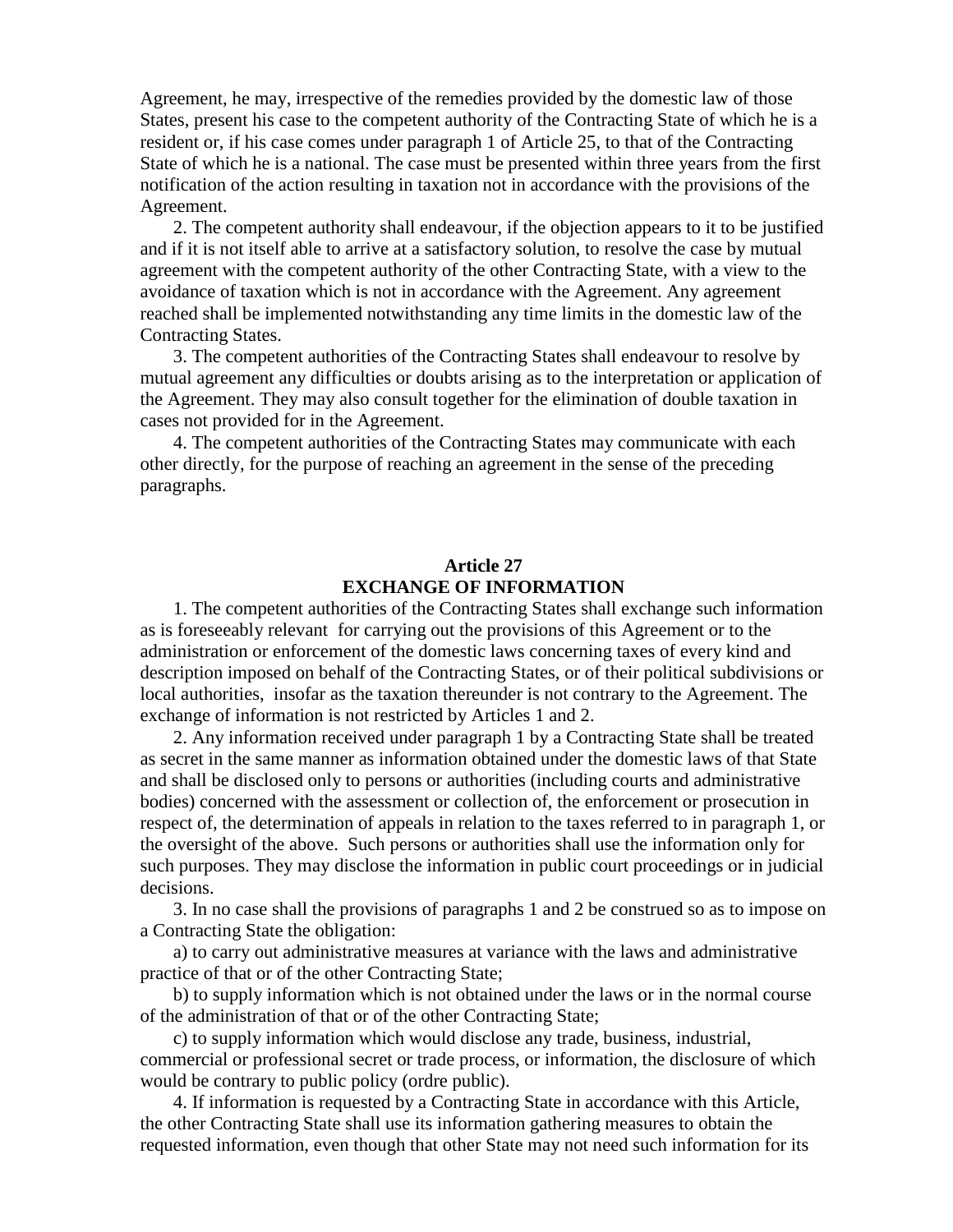own tax purposes. The obligation contained in the preceding sentence is subject to the limitations of paragraph 3 but in no case shall such limitations be construed to permit a Contracting State to decline to supply information solely because it has no domestic interest in such information.

5. In no case shall the provisions of paragraph 3 be construed to permit a Contracting State to decline to supply information solely because the information is held by a bank, other financial institution, nominee or person acting in an agency or a fiduciary capacity or because it relates to ownership interests in a person.

#### **Article 28**

#### **MEMBERS OF DIPLOMATIC MISSIONS AND CONSULAR POSTS**

Nothing in this Agreement shall affect the fiscal privileges of members of diplomatic missions or consular posts under the general rules of international law or under the provisions of special agreements.

# **Article 29 ENTRY INTO FORCE**

1. The Contracting States shall notify each other in writing, through diplomatic channels, the completion of the procedures required by their domestic laws for entry into force of this Agreement.

2. This Agreement shall enter into force on the date of the later of these notifications and its provisions shall have effect:

a) in Armenia:

- (i) in respect of taxes withheld at source, on income derived on or after the first day of January in the calendar year next following the year in which the Agreement enters into force;
- (ii) in respect of other taxes on income and on capital, for taxes chargeable for any tax year beginning on the first day of January in the calendar year next following the year in which the Agreement enters into force.

b) in Ireland:

- (i) in respect of the income tax, the universal social charge and capital gains tax, for any year of assessment beginning on or after the first day of January in the calendar year next following the year in which this Agreement enters into force;
- (ii) in respect of corporation tax, for any financial year beginning on or after the first day of January in the calendar year next following the year in which this Agreement enters into force.

#### **Article 30 TERMINATION**

1. This Agreement shall remain in force until terminated by a Contracting State.

2. Either of the Contracting States may give to the other Contracting State, through diplomatic channels, written notice of termination on or before the thirtieth day of June in any calendar year beginning after the fifth year following that in which the Agreement entered into force. In such event, this Agreement shall cease to have effect.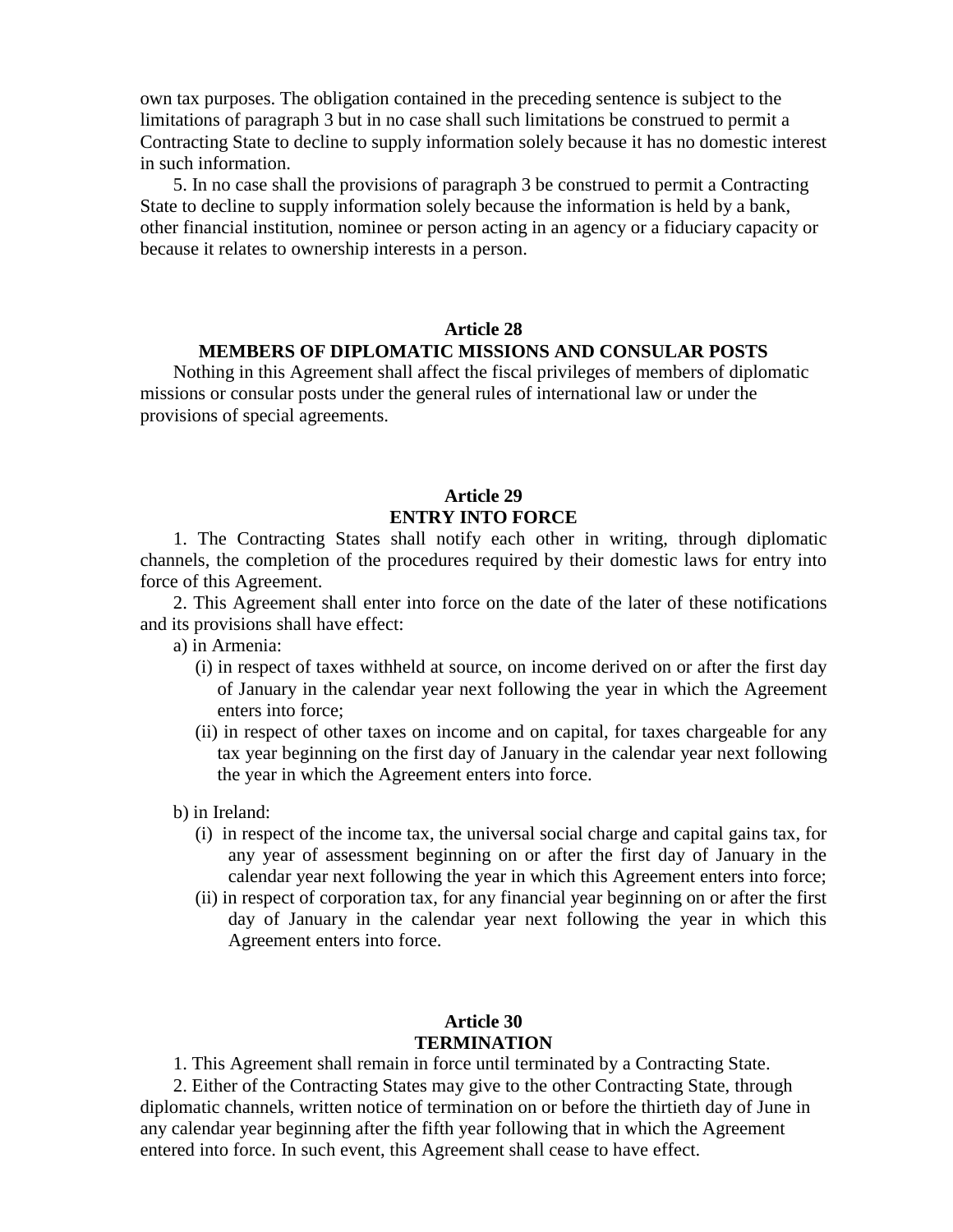- a) in Armenia:
	- (i) in respect of taxes withheld at source, on income derived on or after the first day of January in the calendar year next following the year in which the notice of termination is given; and
	- (ii) in respect of other taxes on income and on capital, for taxes chargeable for any tax year beginning on the first day of January in the calendar year next following the year in which the notice of termination is given.
- b) in Ireland:
	- (i) in respect of the income tax, the universal social charge and capital gains tax, for any year of assessment beginning on or after the first day of January of the calendar year next following the year in which the notice of termination is given; and
	- (ii) in respects of corporation tax, for any financial year beginning on or after the first day of January of the calendar year next following the year in which the notice of termination is given.

IN WITNESS WHEREOF the undersigned, duly authorised thereto, have signed this Agreement.

Done at Doublin on 14 July 2011 in in two originals, in Armenian and English languages, both versions being equally authentic.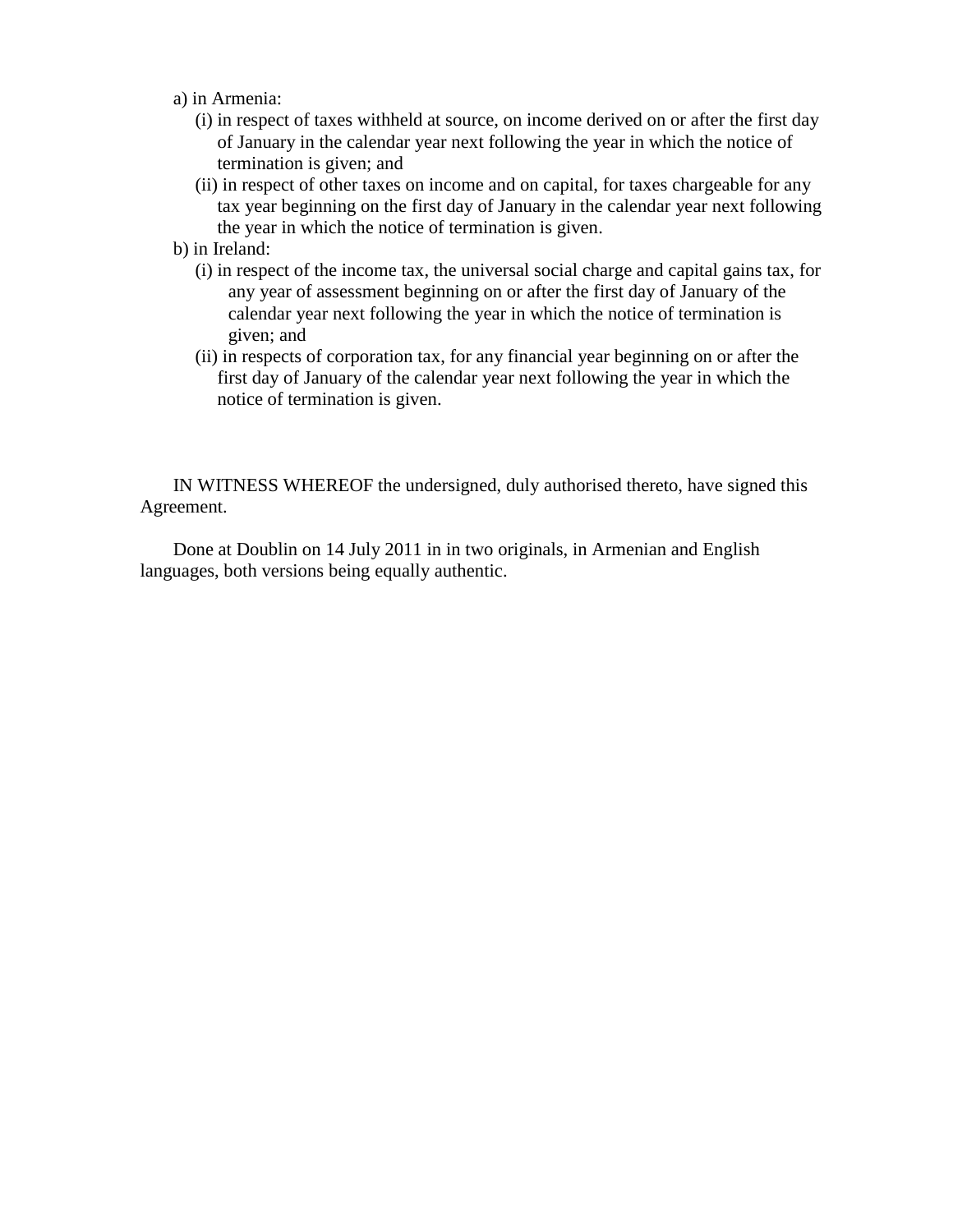#### **PROTOCOL**

At the moment of signing the Agreement between the Government of the Republic of Armenia and the Government of Ireland for the Avoidance of Double Taxation and the Prevention of Fiscal Evasion with respect to Taxes on Income and on Capital the undersigned have agreed that the following provisions shall form an integral part of the Agreement.

#### **With respect to Article 4, paragraph 3**

It is understood that the "place of effective management" is the place where a company is actually managed and controlled, the place that plays the leading part in the management of a company from an economic and functional point of view and the place where the accounting books are kept.

#### **With respect to Article 5, paragraph 4**

For the purposes of subparagraphs (a) and (b) of paragraph 4, it is understood that the term "delivery" does not apply where sales of the goods or merchandise are made at such a place of business.

#### **With respect to Article 11, paragraph 2**

Notwithstanding subparagraph (b) of paragraph 2, Ireland shall exempt such interest as specified therein from tax in Ireland when it is paid to a resident of Armenia. Furthermore, if, in any Agreement for the avoidance of double taxation signed after the date of signature of this Agreement by Armenia and a state, which is a member state of the Organisation for Economic Co- operation and Development at the date of signature of this Agreement, Armenia agrees to limit the charge on any interest specified in subparagraph (b) of paragraph 2 to a rate per cent that is less than 5 per cent, then such lower rate shall automatically apply under this Agreement